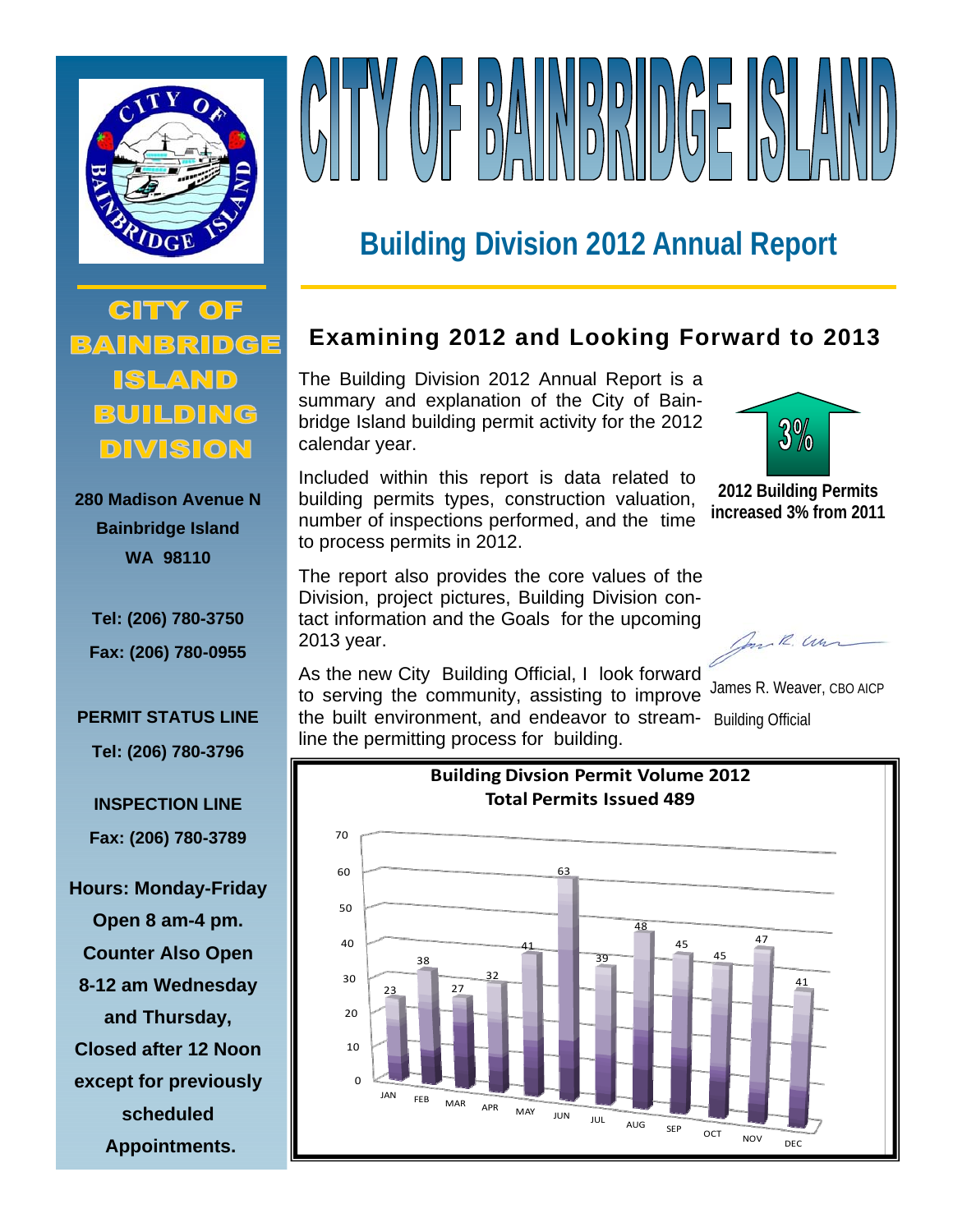

# Page 2 Building Division 2012 Annual Report

#### 2012 BUILDING PERMIT VOLUME **2012 Total Permit Issuance 489 JAN FEB MAR APR MAY JUN JUL AUG SEP OCT NOV DEC TOTALS Permit Type ADD** 054212023531 **28 ADU** 001000000100 **2 ALT** 034447399421 **50 CAR** 000030001000 **4 CCT** 00 000000003 **3 COM** 100000100000 **2 DEC** 00011241111111013 **DEM** 313311461023 **28 FIA** 004000000000 **4 FIS** | 0 | 1 | 1 | 0 | 2 | 3 | 2 | 1 | 0 | 1 | 0 | 2 | 13 **FND** 000000100000 **1 GAF** 000010111100 **5 GAR** 2 0 1 0 2 0 1 2 2 1 1 0 12 **GEN** 000100000021 **4 MBH** 0000000000001001 **MEC** 9 12 4 9 4 25 7 6 14 13 16 12 **131 MF** 0000000000000101 **MIS** 121146422262 **33 PLM** 100000000100 **2 REF** 0 2 1 2 12 6 7 11 2 4 8 5 60 **REP** 0000011111000010 **SFR** 4 7 1 7 3 2 3 7 6 5 2 5 **52 STR** 100004201100 **9 STU** 000100000011 **3 TEN** 151112102415 **24 TOTALS 23 38 27 32 41 63 39 48 45 45 47 41 489**

COM 4% DEM 13%

**BUILDING PERMIT TYPES 2012**

GAR 9%

MEC 39%

| <b>TOTAL 2012</b><br><b>BUILDING</b>                                                  | 489   | <b>BUILDING PERMIT TYPI</b><br><b>Total Permits Issued 489</b>          |  |  |
|---------------------------------------------------------------------------------------|-------|-------------------------------------------------------------------------|--|--|
| <b>PERMITS ISSUED</b><br><b>TOTAL 2012</b><br><b>INSPECTIONS</b><br><b>CONDUCTED:</b> | 2,326 | <b>TEN</b><br>COM<br><b>STR</b><br>4%<br>.4%<br>4%<br><b>SFR</b><br>17% |  |  |
| <b>TOTAL 2012</b><br><b>BUSINESS</b><br><b>LICENSE</b><br><b>REVIEWED:</b>            | 177   | PLM<br>4%<br>MIS                                                        |  |  |
| <b>TOTAL 2012</b><br><b>AFTER THE FACT</b><br><b>PERMITS:</b>                         | 13    | 4%                                                                      |  |  |



BUILDING  $R$ 티  $N$ TYPES

| Type                    | Symbol     |
|-------------------------|------------|
| <b>Addition</b>         | ADD        |
| <b>Accessory Dwell-</b> |            |
| ing Unit                | <b>ADU</b> |
| <b>Alteration</b>       | <b>ALT</b> |
| <b>Carport</b>          | <b>CAR</b> |
| <b>Cell Tower</b>       | <b>CCT</b> |
| <b>Commercial</b>       | <b>COM</b> |
| <b>Deck</b>             | DEC        |
| <b>Demolition</b>       | <b>DEM</b> |
| <b>Fire Alarm</b>       | <b>FIA</b> |
| <b>Fire Sprinkler</b>   | <b>FIS</b> |
| <b>Foundation</b>       | <b>FND</b> |
| <b>Grade &amp; Fill</b> | GAF        |
| Garage                  | <b>GAR</b> |
| <b>Generator</b>        | <b>GEN</b> |
| <b>Mobile Home</b>      | MBH        |
| <b>Mechanical</b>       | <b>MEC</b> |
| <b>Multi-Family</b>     | <b>MF</b>  |
| <b>Miscellaneous</b>    | <b>MIS</b> |
| <b>Plumbing</b>         | <b>PLM</b> |
| <b>Re-Roof</b>          | <b>REF</b> |
| <b>Repair</b>           | <b>REP</b> |
| <b>Single Family</b>    |            |
| <b>Residence</b>        | <b>SFR</b> |
| <b>Storage Tank</b>     | <b>STR</b> |
| Office/Studio           | <b>STU</b> |
| <b>Tenant Improve-</b>  |            |
| ment                    | TEN        |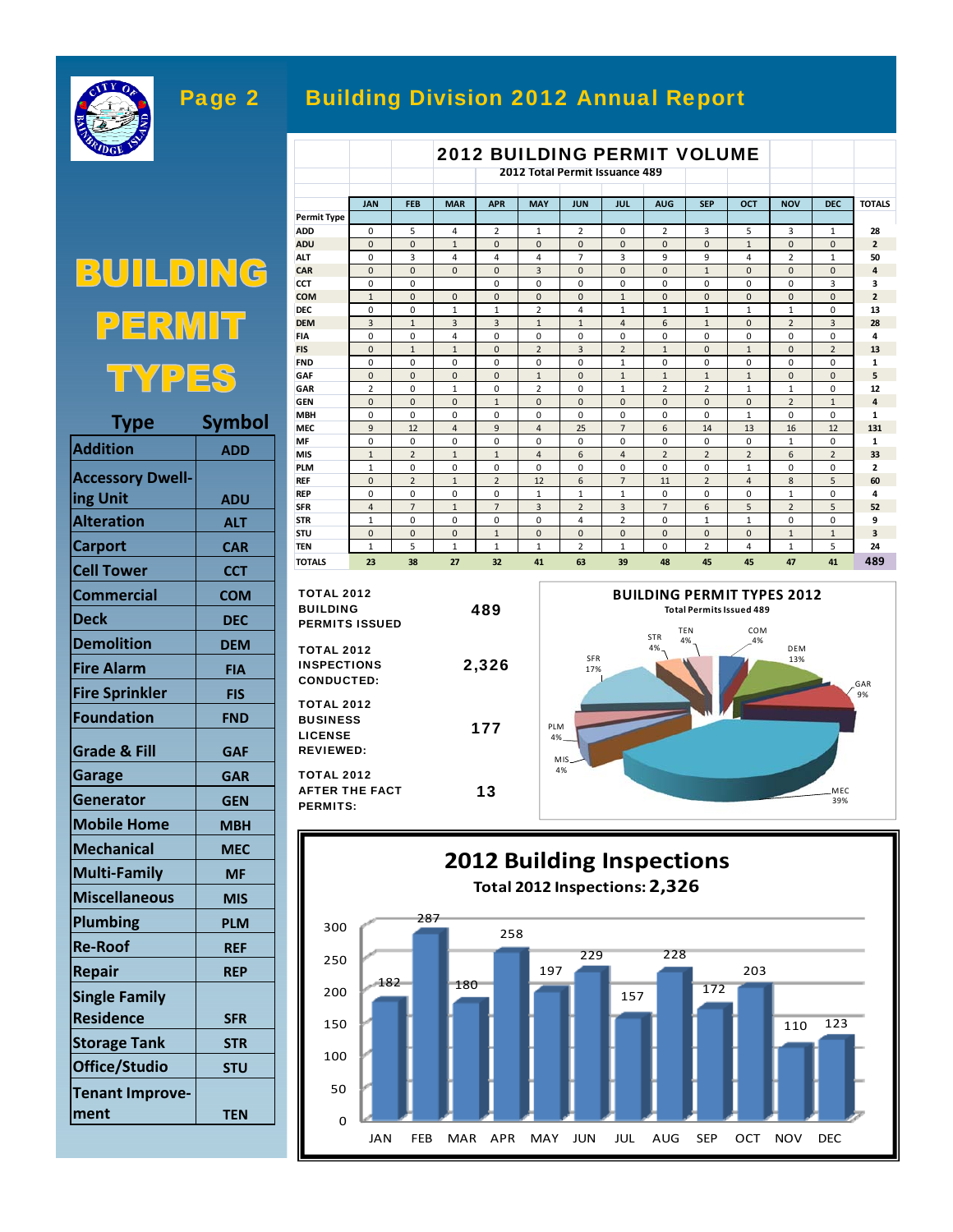# Building Division 2012 Annual Report Page 3



## 2012 BUILDING PERMIT PROCESSING TIME

|                      |                              | <b>Building Permits Issued in 2012</b> |                         |                    |                |                    |
|----------------------|------------------------------|----------------------------------------|-------------------------|--------------------|----------------|--------------------|
|                      |                              |                                        |                         |                    |                |                    |
|                      |                              |                                        | Avg Days in             | <b>Median Days</b> | Min Day in     | <b>Max Days in</b> |
| <b>Type</b>          | Symbol                       | Count                                  | <b>Process</b>          | in Process         | <b>Process</b> | <b>Process</b>     |
| <b>Addition</b>      | <b>ADD</b>                   | 26                                     | 56                      | 45                 | 2              | 222                |
| <b>Accessory</b>     |                              |                                        |                         |                    |                |                    |
| <b>Dwelling Unit</b> | <b>ADU</b>                   | $\mathbf{z}$                           | 36                      | 36                 | 28             | 44                 |
| <b>Alteration</b>    | <b>ALT</b>                   | 55                                     | 54                      | 42                 | 3              | 347                |
| Carport              | CAR                          | 4                                      | 76                      | 54                 | 41             | 154                |
| <b>Cell Tower</b>    | <b>CCT</b>                   | з                                      | 62                      | 56                 | 54             | 75                 |
| Commercial           | COM                          | 0                                      | $\mathbf 0$             | 0                  | $\mathbf 0$    | $\mathbf{o}$       |
| <b>Deck</b>          | <b>DEC</b>                   | 14                                     | 35                      | 29                 | 5              | 84                 |
| <b>Demolition</b>    | <b>DEM</b>                   | 26                                     | 9                       | 4                  | $\mathbf{1}$   | 77                 |
| <b>Fire Alarm</b>    | <b>FIA</b>                   | 3                                      | 32                      | 32                 | $\overline{7}$ | 56                 |
| Fire Sprinkler       | <b>FIS</b>                   | 13                                     | 51                      | 48                 | 14             | 96                 |
| Foundation           | <b>FND</b>                   | $\mathbf{1}$                           | 66                      | 66                 | 66             | 66                 |
| Grade & Fill         | GAF                          | 3                                      | 47                      | 46                 | 42             | 53                 |
| Garage               | <b>GAR</b>                   | 10                                     | 56                      | 52                 | 22             | 97                 |
| Generator            | <b>GEN</b>                   | 4                                      | 32                      | $\mathbf{1}$       | $\mathbf{1}$   | 123                |
| <b>Mobile Home</b>   | <b>MBH</b>                   | $\mathbf{1}$                           | 38                      | 38                 | 38             | 38                 |
| Mechanical           | <b>MEC</b>                   | 129                                    | $\overline{\mathbf{3}}$ | $\mathbf{1}$       | $\mathbf{1}$   | 147                |
| Multi-Family         | MF                           | $\overline{2}$                         | 139                     | 139                | 109            | 168                |
| Miscellaneous        | <b>MIS</b>                   | 30                                     | 44                      | 41                 | O              | 195                |
| Plumbing             | PLM                          | 1                                      | $\mathbf{1}$            | 1                  | 1              | 1                  |
| <b>Re-Roof</b>       | <b>REF</b>                   | 60                                     | $\mathbf{1}$            | $\mathbf{1}$       | $\mathbf{1}$   | 4                  |
| Repair               | <b>REP</b>                   | 6                                      | 28                      | 23                 | $\mathbf{1}$   | 62                 |
| <b>Single Family</b> |                              |                                        |                         |                    |                |                    |
| Residence            | <b>SFR</b>                   | 52                                     | 79                      | 79                 | 18             | 239                |
| <b>Storage Tank</b>  | <b>STR</b>                   | 9                                      | 4                       | $\mathbf{1}$       | $\mathbf{1}$   | 27                 |
| Office/Studio        | STU                          | $\mathbf{z}$                           | 63                      | 63                 | 43             | 83                 |
| Tenant               |                              |                                        |                         |                    |                |                    |
| Improvement          | <b>TEN</b>                   | 21                                     | 40                      | 36                 | 1              | 107                |
|                      | <b>Total Permits Issued:</b> | 477                                    | 42                      | Days Average       |                |                    |

# RECENT  $\sqrt{p}$  $\overline{R}$  $E($  $\frac{1}{2}$



**GROW community Model Homes** 



**Bainbridge Art Museum** 



**Madrona House Senior Living Facility** 

**"We shape our buildings; and thereafter they shape us."** 

**Winston Churchill**